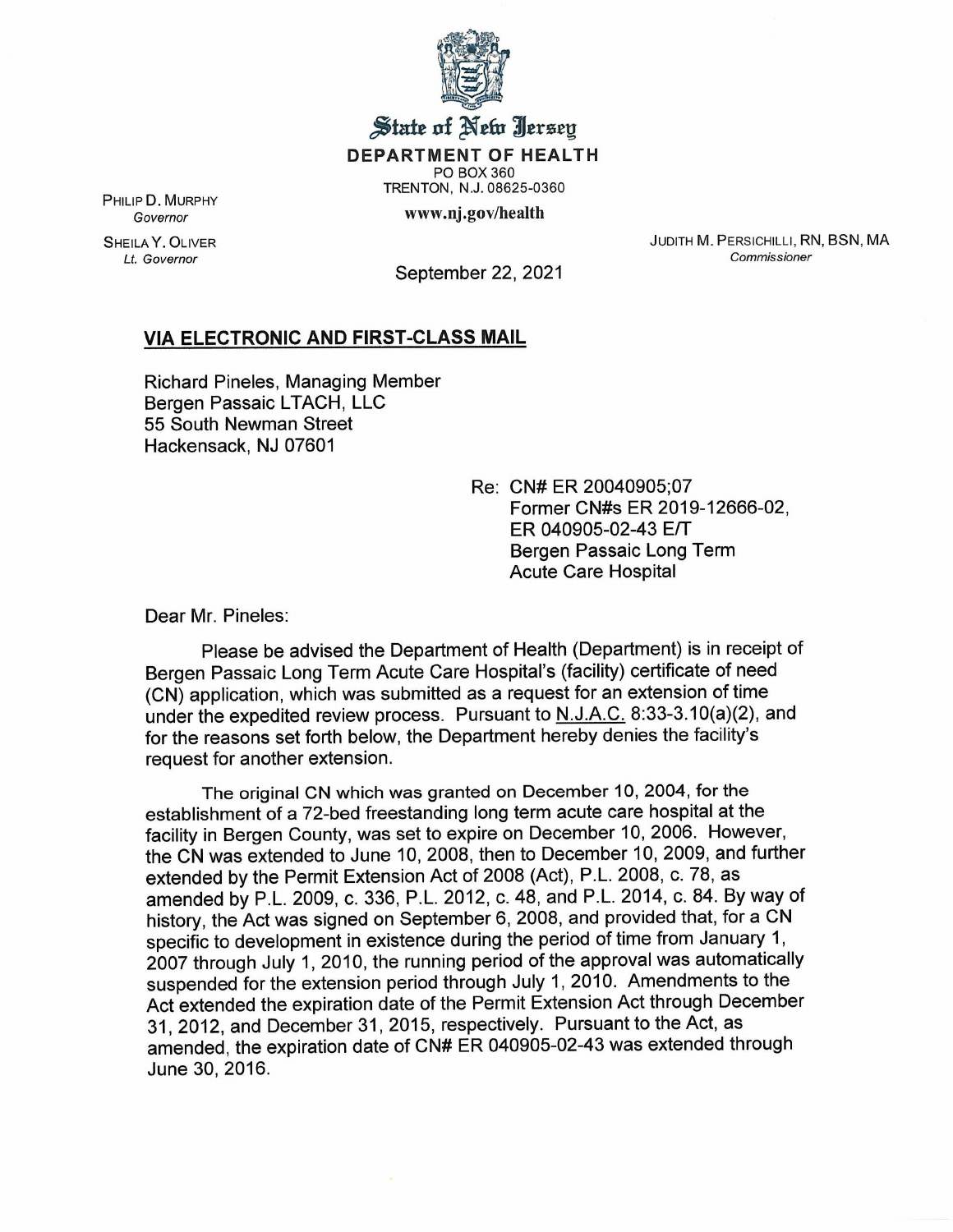Richard Pineles CN# ER 20040905;07 Former CN#s ER 2019-12666-02, ER 040905-02-43 E/T Bergen Passaic Long Term Acute Care Hospital Page 2

Thereafter, following the expiration of the Act, the Department further extended the CN to June 29, 2018, then to January 24, 2020, and finally to July 24, 2021. The Department indicated that the July 24, 2021 date would be the final extension granted, subject to the conditions noted. Those conditions included the understanding that the project would be fully implemented on or before July 24,2021. Further, the facility was required to implement the first phase (25 beds) as soon as the available medical-surgical floor at the facility could be converted with minor renovations, as outlined in the submission and that the final phase (47 beds) was to be implemented prior to July 24, 2021. The facility was also advised that the Department would not consider another extension of time. The facility was also reminded that, in accordance with N.J.A.C. 8:33-3.10(a)(3), "[i]f the project has not been licensed by the Department's Office of Certificate of Need and Healthcare Facility Licensure, within the original or, if applicable, extended time frame identified within this subchapter, the certificate of need shall automatically be deemed to be terminated." The facility has presented no evidence that either of the abovedescribed conditions have been satisfied, nor that any progress has been made toward implementing these beds. Accordingly, the Department hereby denies the facility's request for another extension of time regarding this 17-year-old CN. As such, pursuant to N.J.A.C. 8:33-4.5(b), the fee submitted by the facility for the extension is enclosed.

## **ADMINSTRATIVE HEARING**

Bergen Passaic LTACH, LLC is entitled to a hearing at the Office of Administrative Law (OAL) to challenge the denial of the request for an extension of time.

Bergen Passaic LTACH, LLC must advise the Department within 30 days of receipt of this letter to request an OAL hearing regarding this matter.

Please forward your OAL hearing request to:

Attention: OAL Hearing Requests Office of Legal and Regulatory Compliance New Jersey State Department of Health P.O. Box 360 Trenton, New Jersey 08625-0360